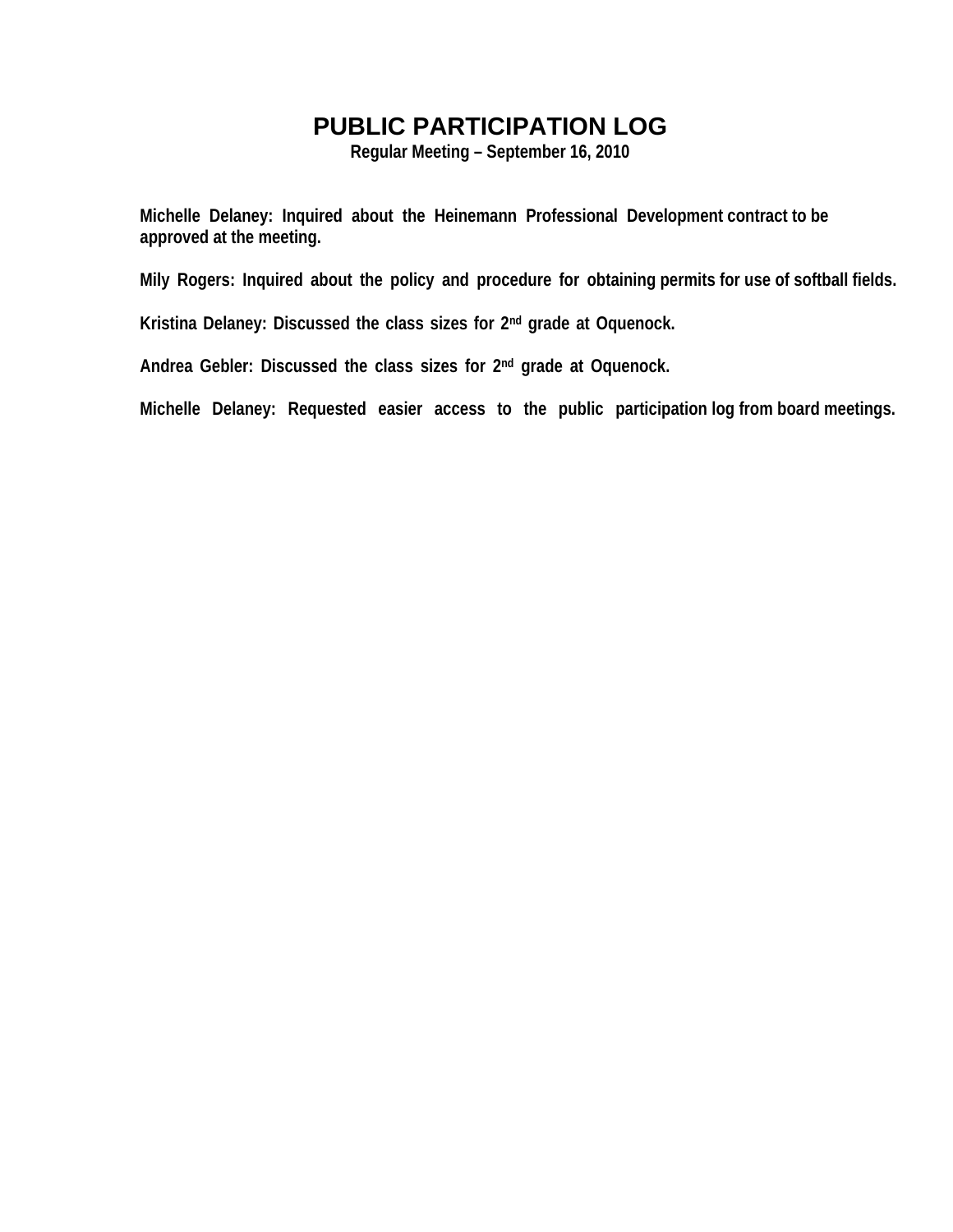## **REGULAR MEETING OF THE BOARD OF EDUCATION**

**September 16, 2010 – High School President Steven Gellar, Presiding** 

| <b>PRESENT:</b> | MRS. BIESELIN, MR. BRADY, MR. GELLAR, MRS. LAROSA,<br>MR. SMITH (arrived at 8:19 p.m.), MR. ULRICH,<br>MR. ZOTTO (arrived at 8:06 p.m.) |
|-----------------|-----------------------------------------------------------------------------------------------------------------------------------------|
| <b>ABSENT:</b>  | <b>NONE</b>                                                                                                                             |
| Administrators: | Mrs. Burns, Mrs. Duffy, Dr. Parvey, Mr. Simon, Mr. Zocchia                                                                              |
| Attorney:       | Mr. Volz                                                                                                                                |

**A moment of silence to commemorate September 11, 2001.** 

**Meeting was called to order at 8:02 p.m., followed by the Pledge.** 

**One resident wished to speak during an "Invitation to the Public." Subject of concern has been recorded in the public participation log.** 

**Motion was made by Mrs. LaRosa, seconded by Mrs. Bieselin, and carried when all board members present voted in favor to approve the minutes of the Regular Meeting of August 12, 2010 and the minutes of the Planning Session of August 26, 2010.** 

**Motion was made by Mrs. LaRosa, seconded by Mr. Ulrich, and carried when all board members present voted in favor to approve TEACHING: PART-TIME APPOINTMENT: Vanessa Salubro, Foreign Language (.6); effective September 1, 2010 to June 30, 2011 (Udall; Step 34 {pro-rated at .6}; replacing R. Santini {retired}).** 

**Motion was made by Mr. Ulrich, seconded by Mrs. LaRosa, and carried when all board members present voted in favor to approve TEACHING: CHILD-BEARING LEAVE OF ABSENCE (paid): Jamie Rut-Wheeler, Special Education; effective September 7, 2010 (Kirdahy).** 

**Motion was made by Mr. Brady, seconded by Mr. Ulrich, and carried when all board members present voted in favor to approve TEACHING: CHILD-BEARING LEAVE OF ABSENCE (paid): Virginia Scudder, English; effective September 7, 2010 (High School).** 

**Motion was made by Mr. Ulrich, seconded by Mrs. LaRosa, and carried when all board members present voted in favor to approve TEACHING: CHILD-REARING LEAVE OF ABSENCE (unpaid) (Pursuant to the Family and Medical Leave Act of 1993 – 12-week continuous medical coverage): Kristyna Acerno, Library Media Specialist; effective September 20, 2010 to October 1, 2010 (Udall).**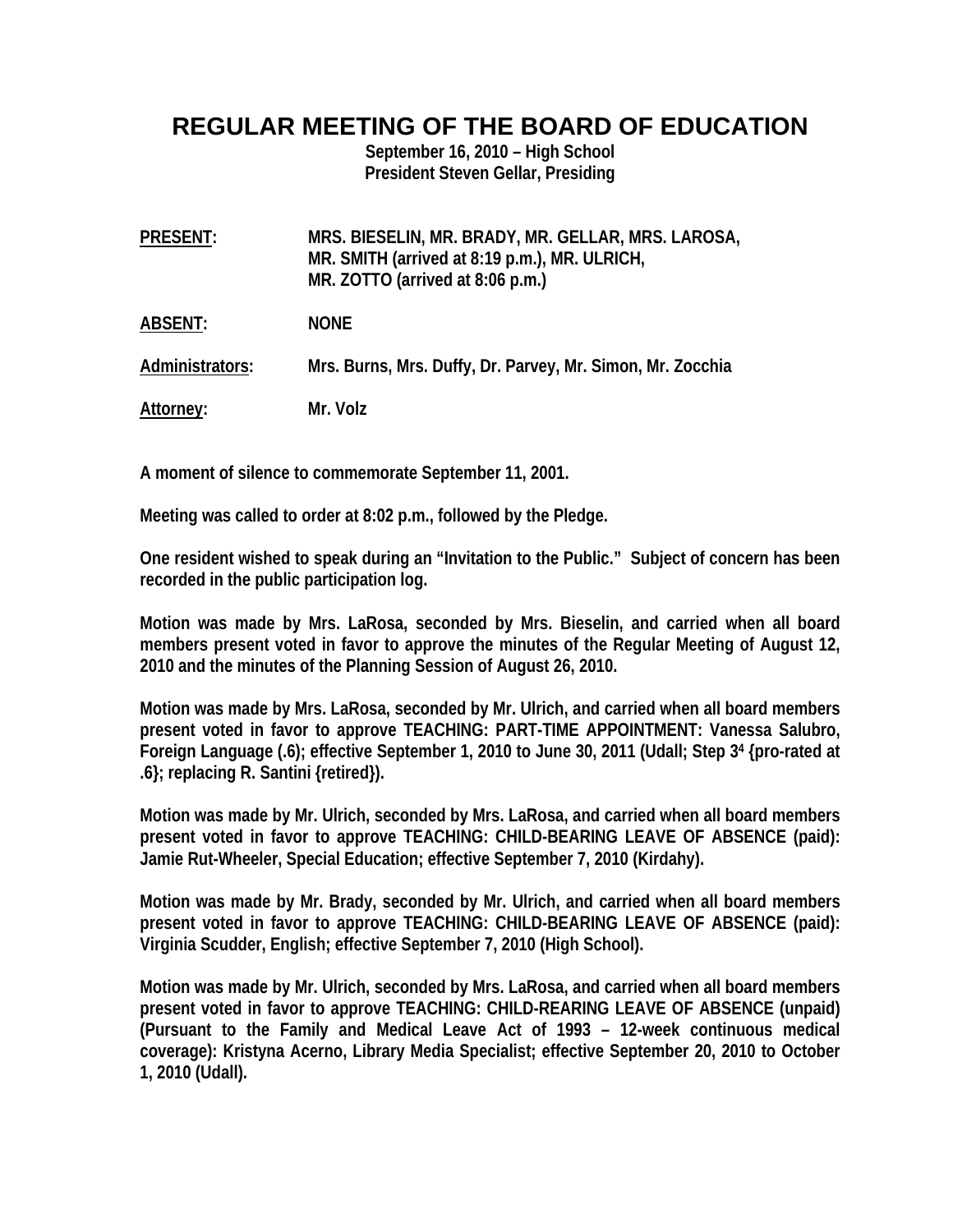**Page 2 Regular Meeting September 16, 2010** 

**Motion was made by Mr. Ulrich, seconded by Mr. Brady, and carried when all board members present voted in favor to approve TEACHING: RETIREMENT: Jeanne Schaefer, Special Education; effective January 3, 2011 (32 years).** 

**Motion was made by Mrs. LaRosa, seconded by Mr. Brady, and carried when all board members present voted in favor to approve TEACHING: RESIGNATION: Jennifer Calvano, Special Education; effective October 1, 2010 (High School).** 

**Motion was made by Mrs. LaRosa, seconded by Mr. Brady, and carried when all board members present voted in favor to approve TEACHING ASSISTANT: PROBATIONARY APPOINTMENT: Coleen Nicolosi, Special Education; effective September 1, 2010 to August 31, 2013 (Kirdahy; Step 3; replacing K. Jackson).** 

**Motion was made by Mr. Ulrich, seconded by Mrs. LaRosa, and carried when all board members present voted in favor to approve TEACHING ASSISTANT: PROBATIONARY APPOINTMENT: Tracy Beier, Special Education; effective September 1, 2010 to August 31, 2013 (Kirdahy; Step 1; as per IEP {flow-through funds}).** 

**Motion was made by Mr. Ulrich, seconded by Mr. Brady, and carried when all board members present voted in favor to approve TEACHING ASSISTANT: PROBATIONARY APPOINTMENT: Gregory Murphy, Computer; effective September 1, 2010 to August 31, 2013 (Kirdahy; Step 1; replacing L. Cuozzo {resigned}).** 

**Motion was made by Mrs. Bieselin, seconded by Mr. Ulrich, and carried when all board members present voted in favor to approve TEACHING ASSISTANT: PROBATIONARY APPOINTMENT: Karissa Sullivan, Special Education; effective September 1, 2010 to August 31, 2013 (Beach; Step 3; replacing A. Acquafredda {resigned}).** 

**Motion was made by Mr. Zotto, seconded by Mrs. LaRosa, and carried when all board members present voted in favor to approve TEACHING ASSISTANT: PROBATIONARY APPOINTMENT: Diane Calderone, Special Education; effective September 1, 2010 to August 31, 2013 (Paul J. Bellew; Step 1; as per IEP {flow-through funds}).** 

**Motion was made by Mrs. Bieselin, seconded by Mr. Ulrich, and carried when all board members present voted in favor to approve TEACHING ASSISTANT: PROBATIONARY APPOINTMENT: ToniMarie Paladino, Special Education; effective September 7, 2010 to September 6, 2013 (Bayview; Step 3; as per IEP {flow-through funds}).** 

**Motion was made by Mr. Zotto, seconded by Mr. Ulrich, and carried when all board members present voted in favor to approve CLASSIFIED CIVIL SERVICE: RETIREMENT: Mary Lempin, Assistant Cook; effective October 1, 2010 (High School).**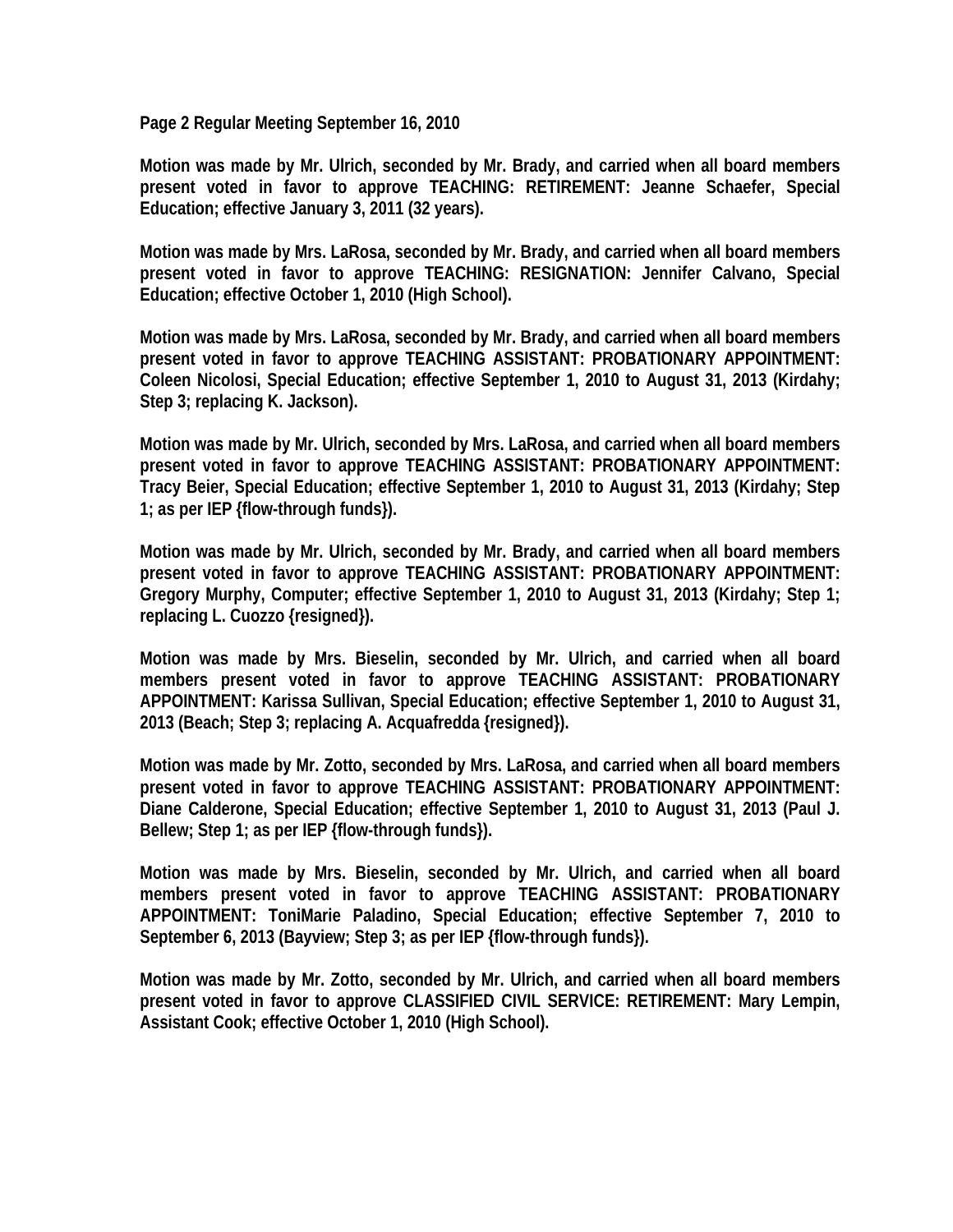**Page 3 Regular Meeting September 16, 2010** 

**Motion was made by Mrs. LaRosa, seconded by Mr. Brady, and carried when all board members present voted in favor to approve CLASSIFIED CIVIL SERVICE: PROBATIONARY APPOINTMENT: Jennifer Einsetler, Part-Time Food Service Worker; effective September 17, 2010 (Step 1; High School; replacing S. DiBartolo {retired}).** 

**Motion was made by Mr. Zotto, seconded by Mr. Ulrich, and carried when all board members present voted in favor to approve CLASSIFIED CIVIL SERVICE: PROBATIONARY APPOINTMENT: Seann Kirby, Special Ed Aide; effective September 13, 2010 (Step 1; Beach Street; new position {IEP}).** 

**Motion was made by Mr. Brady, seconded by Mr. Ulrich, and carried when all board members present voted in favor to approve CLASSIFIED CIVIL SERVICE: PROBATIONARY APPOINTMENT: Paula Merendino, Custodial Worker I; effective September 20, 2010 (Step 1; High School; replacing R. Hunter {retired}).** 

**Motion was made by Mr. Ulrich, seconded by Mr. Zotto, and carried when all board members present voted in favor to approve CLASSIFIED CIVIL SERVICE: PROBATIONARY APPOINTMENT: Catherine Panico, Special Ed Aide; effective September 7, 2010 (Step 1; Udall; new position {IEP}).** 

**Motion was made by Mr. Brady, seconded by Mrs. Bieselin, and carried when all board members present voted in favor to approve CLASSIFIED CIVIL SERVICE: PROBATIONARY APPOINTMENT: Annette Rossi, Special Ed Aide; effective September 1, 2010 (Step 1; Bayview; replacing R. Gerrato {retired}).** 

**Motion was made by Mr. Zotto, seconded by Mr. Ulrich, and carried when all board members present voted in favor to approve CLASSIFIED CIVIL SERVICE: RESIGNATION: Paula Merendino, Assistant Cook; effective September 17, 2010 (Oquenock).** 

**Motion was made by Mr. Ulrich, seconded by Mr. Brady, and carried when all board members present voted in favor to approve CLASSIFIED CIVIL SERVICE: RESIGNATION: Jeffrey Vitkun, Custodial Worker I; effective September 3, 2010 (Manetuck).** 

**Motion was made by Mrs. LaRosa, seconded by Mr. Ulrich, and carried when all board members present voted in favor to approve CLASSIFIED CIVIL SERVICE: CHANGE IN TITLE: Thomas Desmond, Custodial Worker I; effective August 30, 2010 (Paul J. Bellew; change from Acting Head Custodian).** 

**Motion was made by Mrs. Bieselin, seconded by Mrs. LaRosa, and carried when all board members present voted in favor to approve CLASSIFIED CIVIL SERVICE: SUBSTITUTE NURSE (\$100 per diem): Kathleen Kelly, effective September 17, 2010.** 

**Motion was made by Mr. Ulrich, seconded by Mrs. LaRosa, and carried when all board members present voted in favor to approve OTHER: PREFERRED SUBSTITUTE RESIGNATION: Denise Robertson; Preferred Substitute; effective September 1, 2010 (High School).**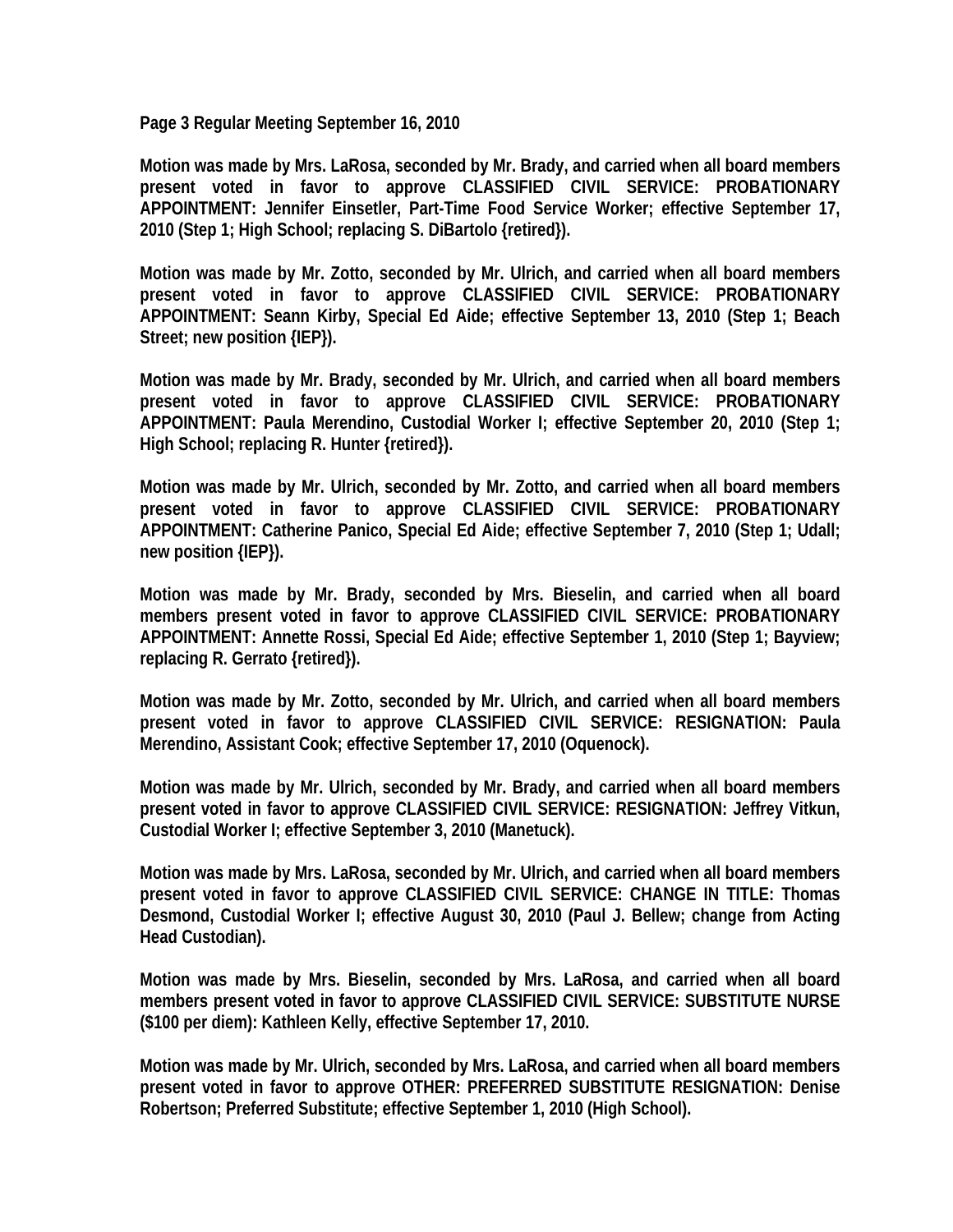**Page 4 Regular Meeting September 16, 2010** 

**Motion was made by Mr. Brady, seconded by Mr. Ulrich, and carried when all board members present voted in favor to approve OTHER: PREFERRED SUBSTITUTE: Kristen Drake, Preferred Substitute; effective September 1, 2010 (\$145.18 per day; High School; replacing M. Barrera {resigned}).** 

**Motion was made by Mr. Ulrich, seconded by Mrs. Bieselin, and carried when all board members present voted in favor to approve OTHER: SUBSTITUTE TEACHER (\$100 per diem): Alexandria Hiam, effective September 20, 2010; Toni-Ann Romano, effective September 7, 2010; Michael Russo, effective September 14, 2010; William VanDyke, effective September 15, 2010.** 

**Motion was made by Mr. Ulrich, seconded by Mrs. Bieselin, and carried when all board members present voted in favor to approve OTHER: DRIVER EDUCATION INSTRUCTOR 2010- 2011 SCHOOL YEAR: Robert D'Agostino, High School (\$10,400).** 

**Motion was made by Mrs. Bieselin, seconded by Mr. Brady, and carried when all board members present voted in favor to approve OTHER: 2010 FOOTBALL SEASON EMT \$110.00 CONTEST RATE: Rich Naeder, Joseph Badala, Kristine Ostrem, Kyle Valentine, James Flaherty, Michael Delgado, Blaise Gemellaro.** 

**Motion was made by Mr. Ulrich, seconded by Mrs. LaRosa, and carried when all board members present voted in favor to approve OTHER: CONCERT HALL MANAGER 2010-2011 SCHOOL YEAR: Salvatore Fiore, High School (\$3,372 stipend); William Eidenback, Udall Road Middle School (\$775 stipend).** 

**Motion was made by Mr. Ulrich, seconded by Mr. Brady, and carried when all board members present voted in favor to approve OTHER: AUDITORIUM TECHNICIAN 2010-2011 SCHOOL YEAR (School functions - \$75 per event; Rental functions - \$50 per hour): High School: Salvatore Fiore, David Kaufman, James Krais, Jerry Mangone, Michael Saganic. Beach Street Middle School: Jesse Fawess, John Kennedy, John Simeone. Udall Road Middle School: William Eidenback, Melissa Senatore.** 

**Motion was made by Mr. Zotto, seconded by Mrs. LaRosa, and carried when all board members present voted in favor to approve OTHER: ALTERNATIVE SCHOOL RESIGNATION: Denise Robertson, Health; effective September 4, 2010.** 

**Motion was made by Mr. Ulrich, seconded by Mr. Brady, and carried when all board members present voted in favor to approve OTHER: ALTERNATIVE SCHOOL FACULTY 2010-2011 \$8,362 per full year class: PSYCHOLOGIST: Teresa Stecker – 1 section/full year; effective September 13, 2010. ART TEACHER: Richard Santeramo – 1 section/full year; effective September 7, 2010. HEALTH TEACHER: Anthony Yuli – 1 section/full year; effective September 13, 2010.** 

**Motion was made by Mrs. LaRosa, seconded by Mr. Brady, and carried when all board members present voted in favor to approve OTHER: INSTRUCTIONAL SWIM AND FAMILY SWIM PROGRAMS 2010-2011: Supervisor - \$40 hourly: Robert Kollar, Thomas Loudon, Noreen Matthews, Barbara Morrisey-Marquez, KristiLee Schubert, Jamie Storoshenko.**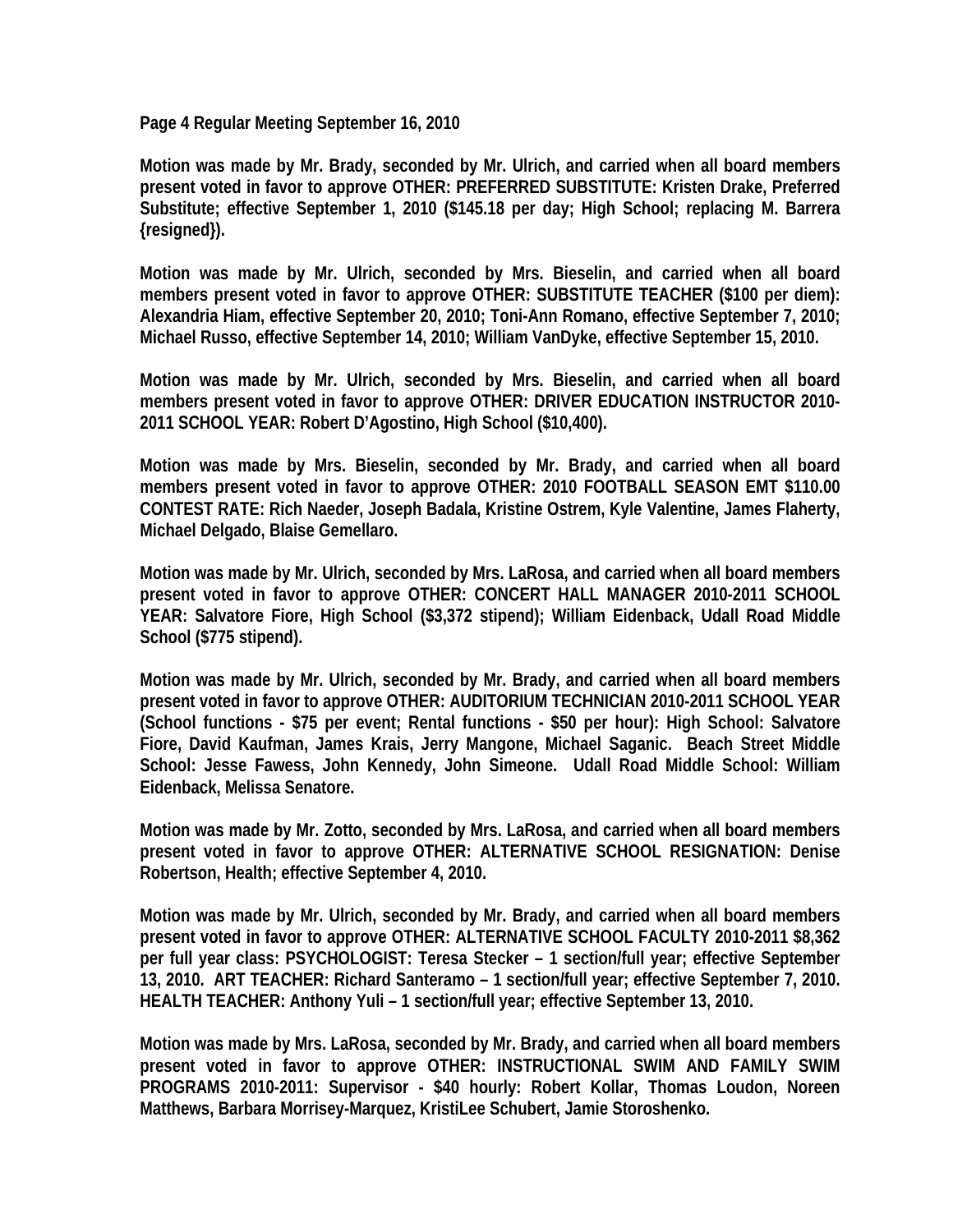**Page 5 Regular Meeting September 16, 2010** 

**Motion was made by Mrs. LaRosa, seconded by Mr. Brady, and carried when all board members present voted in favor to approve OTHER: INSTRUCTIONAL SWIM AND FAMILY SWIM PROGRAMS 2010-2011: Lifeguard - \$10 hourly: Mariana A., Dana Bellona, John Bruno, Taylor B., Joe B., Sarah Culmo, Jamie DiPalma, Kasey Douherty, Jannah G., Megan Hyland, Kevin K., Victoria K., Grace Ashe-Kolar, Sarah Linder, Collin Mathis, Sean McCaffery, Genevieve Messina, Tom Monaghan, Jackie Morley, James M., Mike N., Megan O'R., Kristen P., Laura Riegel, Heather Russo, Zak S., Jenny S., Kayley S., Amanda T., Brianna Verdillo, John Weilert, Justin Weilert, Bridget W., Alexa Y., Melissa Young.** 

**Motion was made by Mr. Ulrich, seconded by Mrs. LaRosa, and carried when all board members present voted in favor to approve OTHER: SUBSTITUTE TEACHING ASSISTANT (\$85 per diem): Amanda Aniboli, effective September 17, 2010; Phyllis Annunziata, effective September 17, 2010; Jessica Christensen, effective September 17, 2010; Jessica Ede, effective September 17, 2010; Nancy Finley, effective September 17, 2010; Diana Greenhouse, effective September 17, 2010; Eugenia Hannigan, effective September 17, 2010; Michelle Imbroto, effective September 17, 2010; Aurora Keller, effective September 17, 2010; Bridget Kramer, effective September 17, 2010; Sarah Lipman, effective September 17, 2010; Lorena McAleer, effective September 17, 2010; Lori Oldaker, effective September 17, 2010; Nancy Pancella, effective September 17, 2010; Melissa Rhodes, effective September 17, 2010; Christine Tomasino, effective September 17, 2010; Christine Zinser, effective September 17, 2010.** 

**CURRICULUM: Dr. Parvey noted that the superintendent's conference day workshops were successful.** 

**REPORT OF BOARD COMMITTEES: Mr. Ulrich reported on the Finance Committee meeting of 9/14/10.** 

**The policy committee did not meet; however, a meeting will be scheduled to review the following annual policies: File 2340 – Board Self-Evaluation; File 5220 – District Investments; File 5412 – Purchasing Procedures; File 5421 – Procurement of Goods & Services; File 5610 – Insurance; File 5623 – Use of School Owned Materials and Equipment; File 5683 – Districtwide Safety Committee; File 6150 – Alcohol, Drugs and Other Substances (School Personnel); File 7320 – Alcohol, Drugs and Other Substances (Students). Copies of all policies were made available to the public.** 

**Mrs. LaRosa reported on the Education Committee meeting of 8/26/10. Mr. Brady reported on the Buildings and Grounds Committee meeting of 9/7/10. Mrs. Bieselin reported on the Committee on Special Education/Preschool Special Education meeting of 9/16/10 and recommendations re: classification/placement/I.E.P. modifications of students as delineated. Mr. Ulrich reported on the Bond Advisory Committee meeting of 9/14/10.** 

**The following committees did not meet: Policy Committee, School Board/Student Liaison Committee, Audit Committee, Legislative Action Committee, Public Relations Committee, and Health and Wellness Committee.** 

**Page 6 Regular Meeting September 16, 2010**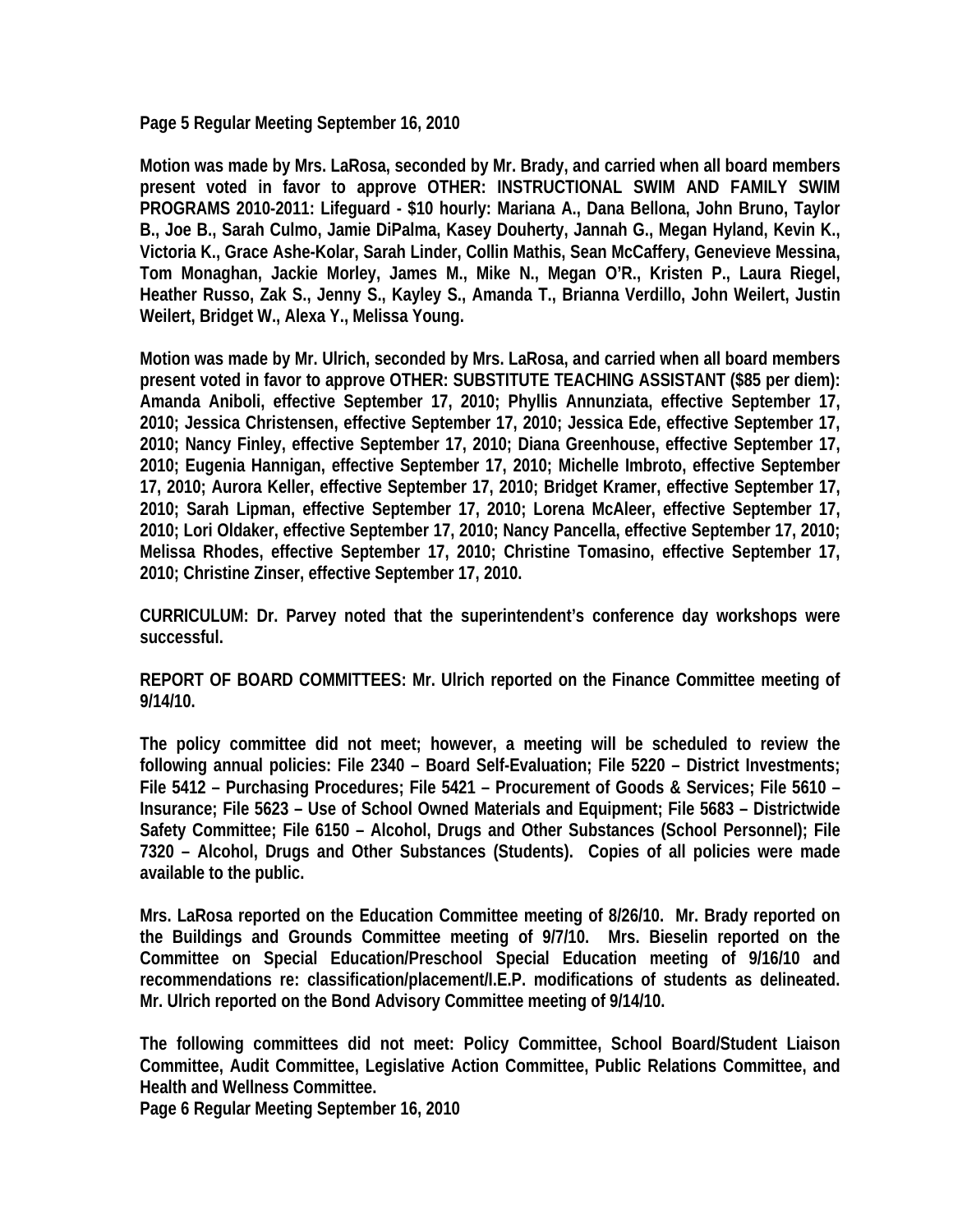**The Treasurer's Report for July 2010 was presented. Beginning balance as of June 30, 2010 – \$18,940,560.35; ending balance as of July 31, 2010 – \$13,385,038.78.** 

**Motion was made by Mr. Ulrich, seconded by Mr. Smith, and carried when all board members present voted in favor to approve the following change order: Cooper Power & Lighting Corp. - #1 for \$19,428.00.** 

**Motion was made by Mr. Ulrich, seconded by Mr. Brady, and carried when all board members present voted in favor to approve the following change order: Cooper Power & Lighting Corp. - #2 for \$11,911.00.** 

**Motion was made by Mr. Brady, seconded by Mr. Smith, and carried when all board members present voted in favor to approve the following change order: Stalco Construction, Inc. - #4 for \$19,046.68.** 

**Motion was made by Mr. Smith, seconded by Mr. Ulrich, and carried when all board members present voted in favor to approve RESOLUTION: 2010/2011 TAX LEVY: WHEREAS, the estimated expenditures for the West Islip Union Free School District, for the school year 2010/2011 in the amount of \$104,104,887 proposed in accordance with Section 1716 of the Education Law, were approved by the voters of the District on May 18, 2010, and, WHEREAS, the estimated expenditures for the West Islip Public Library, for the fiscal year 2010/2011 in the amount of \$3,876,610, proposed in accordance with Section 259 of the Education Law, were approved by the voters of the District on April 13, 2010, for a total approved budget of \$107,981,497 therefore, BE IT RESOLVED, that the 2010/2011 tax levy in the amount of \$67,733,554 for the West Islip Union Free School District and \$3,758,610 for the West Islip Public Library, for a combined tax levy of \$71,492,164 be approved and levied upon the real property of the District. (The tax levy of \$67,733,554 for the School District plus \$36,371,333 other income as estimated on July 1, 2010, including State Aid and \$2,337,360 of additional Appropriated Fund Balance equals a budget of \$104,104,887. The tax levy of \$3,758,610 for the Public Library plus \$118,000 other income as estimated on July 1, 2010 equals a budget of \$3,876,610).** 

**Motion was made by Mr. Ulrich, seconded by Mr. Brady, and carried when all board members present voted in favor to approve the following Special Education contract for 2010-2011: NYSARC, Inc. – Suffolk Chapter.** 

**Motion was made by Mr. Ulrich, seconded by Mrs. Bieselin, and carried when all board members present voted in favor to approve the following Special Education contract for 2010- 2011: Hillcrest Educational Centers, Inc.** 

**Motion was made by Mr. Brady, seconded by Mr. Smith, and carried when all board members present voted in favor to approve the following Special Education contract for 2010-2011: Horizon Healthcare Staffing.**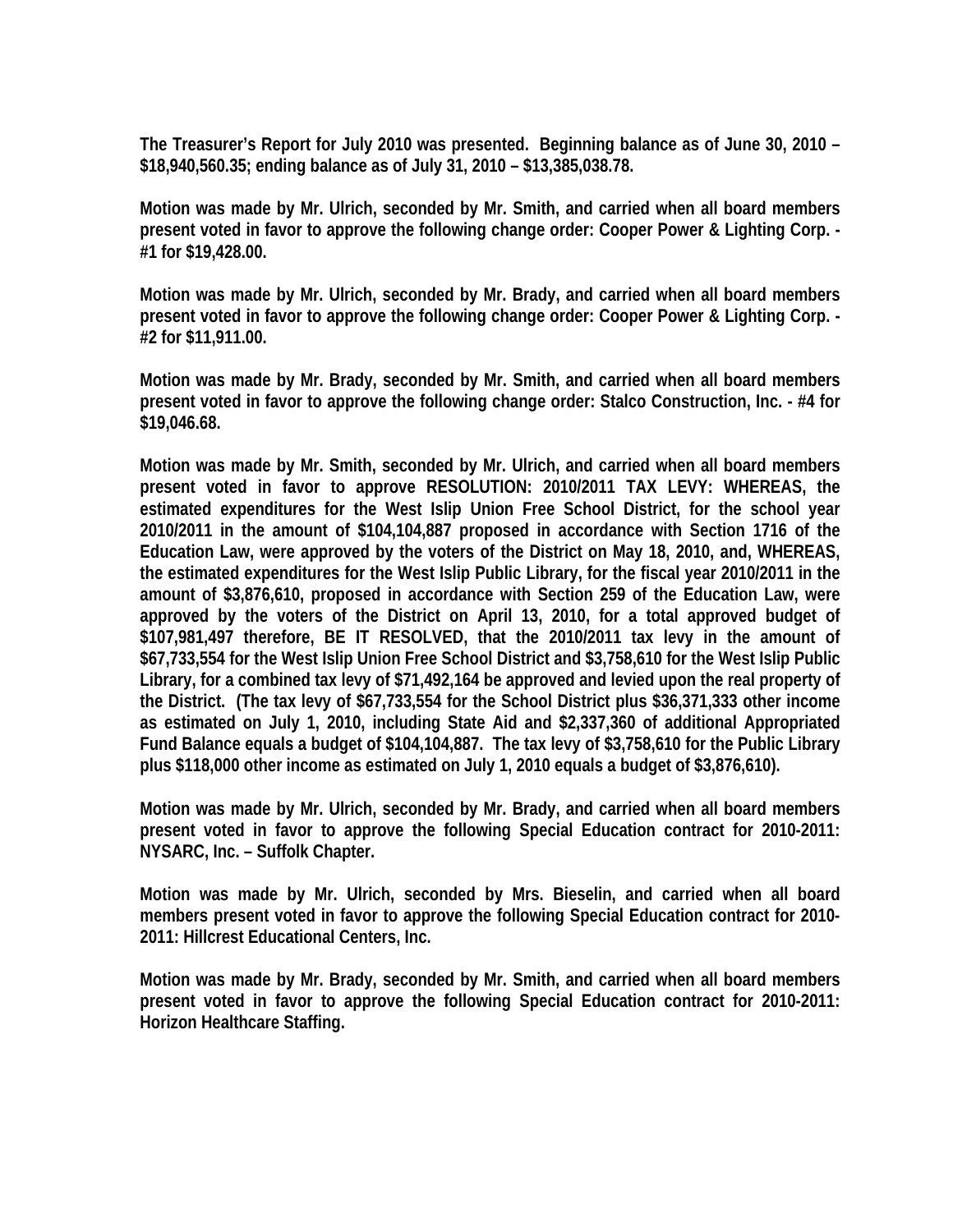**Page 7 Regular Meeting September 16, 2010** 

**Motion was made by Mr. Smith, seconded by Mrs. LaRosa, and carried when all board members present voted in favor to approve the following staff development consultant contract for 2010- 2011: Heinemann Professional Development.** 

**Motion was made by Mr. Brady, seconded by Mr. Smith, and carried when all board members present voted in favor to approve the following budget transfers for 2009-2010, as recommended by the Finance Committee: Tran # 2819, 2821.** 

**Motion was made by Mrs. LaRosa, seconded by Mr. Brady, and carried when all board members present voted in favor to approve the following budget transfers for 2010-2011, as recommended by the Finance Committee: Tran # 2812, 2813, 2822.** 

**PRESIDENT'S REPORT: Motion was made by Mr. Smith, seconded by Mr. Ulrich, and carried when all board members present voted in favor to approve Goals for the 2010-2011 School Year.** 

**Board members were reminded to contact building principals to schedule site visits.** 

**SUPERINTENDENT'S REPORT: Mr. Simon discussed the opening day of school and noted that it was a smooth opening for staff and students.** 

**Four residents wished to speak during an "Invitation to the Public." Subjects of concern have been recorded in the public participation log.** 

**Motion was made by Mr. Brady, seconded by Mrs. LaRosa, and carried when all board members present voted in favor to adjourn to Executive Session at 9:03 p.m. for the purpose of discussing personnel, negotiations, and/or litigation.** 

**Meeting reconvened at 10:05 p.m. on motion by Mr. Brady, seconded by Mr. Smith, and carried when all board members present voted in favor.** 

**Meeting adjourned at 10:05 p.m. on motion by Mr. Ulrich, seconded by Mr. Smith, and carried when all board members present voted in favor.** 

 **Respectfully submitted by** 

 **Nicole M. Schiano District Clerk** 

**All correspondence, reports, or related materials referred to in these minutes are on file in the District Office.**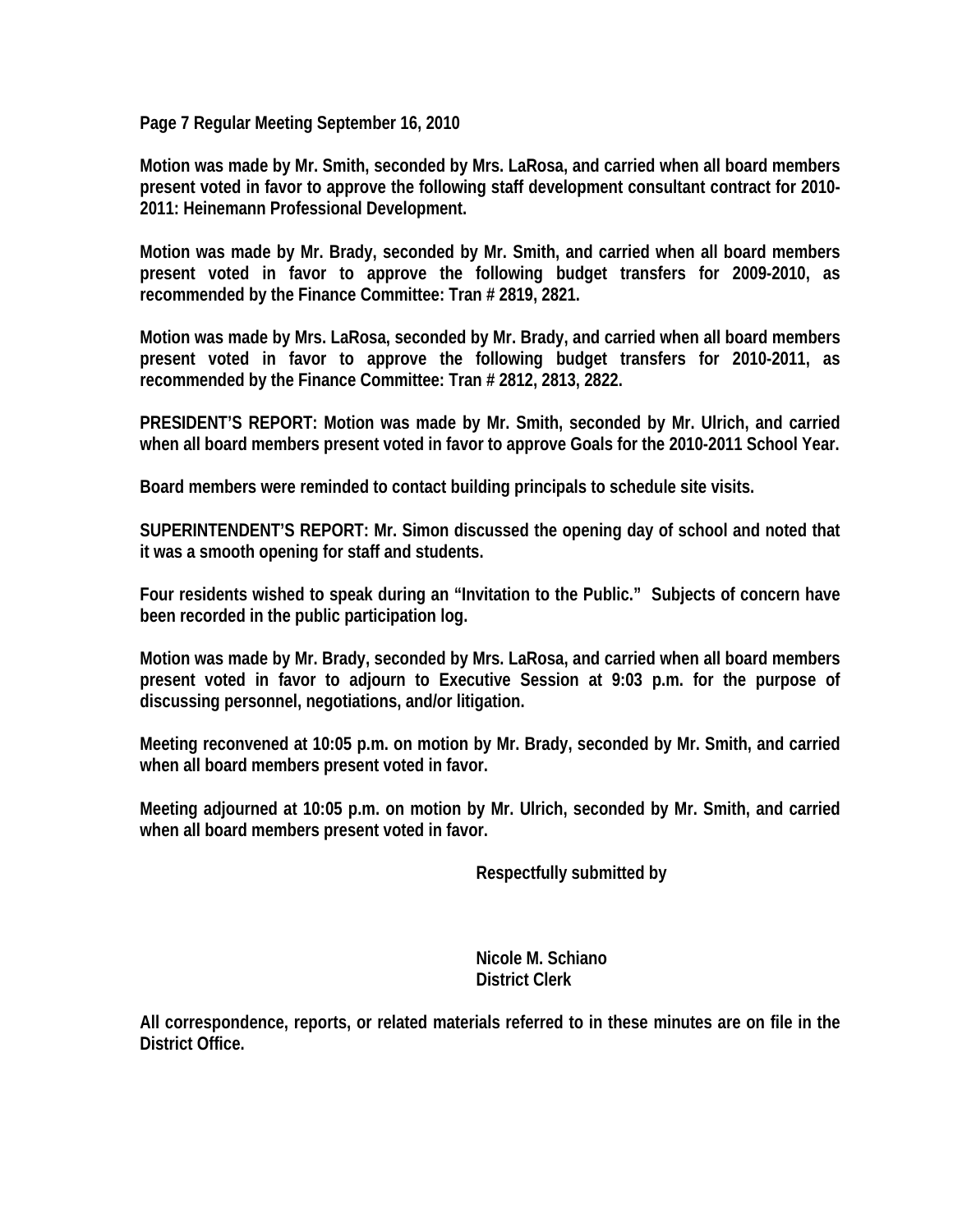## **PLANNING SESSION OF THE BOARD OF EDUCATION**

**September 28, 2010 – District Office President Steven Gellar, Presiding** 

- **PRESENT: MRS. BIESELIN, MR. GELLAR, MR. SMITH (arrived at 7:37 p.m.), MR. ULRICH, MR. ZOTTO**
- **ABSENT: MR. BRADY, MRS. LAROSA**

**Administrators: Mrs. Burns, Mrs. Duffy, Dr. Parvey, Mr. Simon, Mr. Zocchia** 

**Meeting was called to order at 7:31 p.m., followed by the Pledge.** 

**Motion was made by Mr. Ulrich, seconded by Mrs. Bieselin, and carried when all board members present voted in favor to approve TEACHING: RECALL OF EXCESSED TEACHER: Melanie Solnick, Elementary; effective September 27, 2010 (Paul J. Bellew; approved as Regular Substitute {D. Chizik 7/13/10 meeting}; recall due to newly created Grade 2 position at Oquenock).** 

**Motion was made by Mr. Zotto, seconded by Mr. Ulrich, and carried when all board members present voted in favor to approve TEACHING: REGULAR SUBSTITUTE: Paul Spinella, Elementary; effective September 1, 2010 to June 30, 2011 (Paul J. Bellew; Step 79; replacing M. Anselmo {per diem substitute 9/1-9/24} & D. Chizik {9/27/10-6/30/11}).** 

**Motion was made by Mrs. Bieselin, seconded by Mr. Ulrich, and carried when all board members present voted in favor to approve TEACHING: CHILD-BEARING LEAVE OF ABSENCE (paid): Christina L. Cregan, Reading Teacher; effective September 24, 2010 (Manetuck).** 

**Motion was made by Mr. Zotto, seconded by Mr. Ulrich, and carried when all board members present voted in favor to approve TEACHING: CHILD-BEARING LEAVE OF ABSENCE (paid): Alyssa Rush, Special Education; effective September 15, 2010 (Kirdahy).** 

**Motion was made by Mr. Ulrich, seconded by Mrs. Bieselin, and carried when all board members present voted in favor to approve CLASSIFIED CIVIL SERVICE: SUBSTITUTE CLERK TYPIST (\$11.00/hr): Mary Alotta, effective October 1, 2010; Elizabeth Benavides, effective October 1, 2010; Anita Berg, effective October 1, 2010; Vivian Brower, effective October 1, 2010; Maria Byrne, effective October 1, 2010; \*Donna Cama, effective October 1, 2010; \*Maureen Dorr, effective October 1, 2010; \*Jennifer Fortune, effective October 1, 2010; \*Anna Graziano, effective October 1, 2010; Lisa Hoey, effective October 1, 2010; Ruth Mineo, effective October 1, 2010; \*Ivana Pagano, effective October 1, 2010; \*Claudette Preisinger, effective October 1, 2010; Damaris Resto, effective October 1, 2010; Susan Schmidt, effective October 1, 2010.** 

**\*Conditional Pending Fingerprinting Clearance**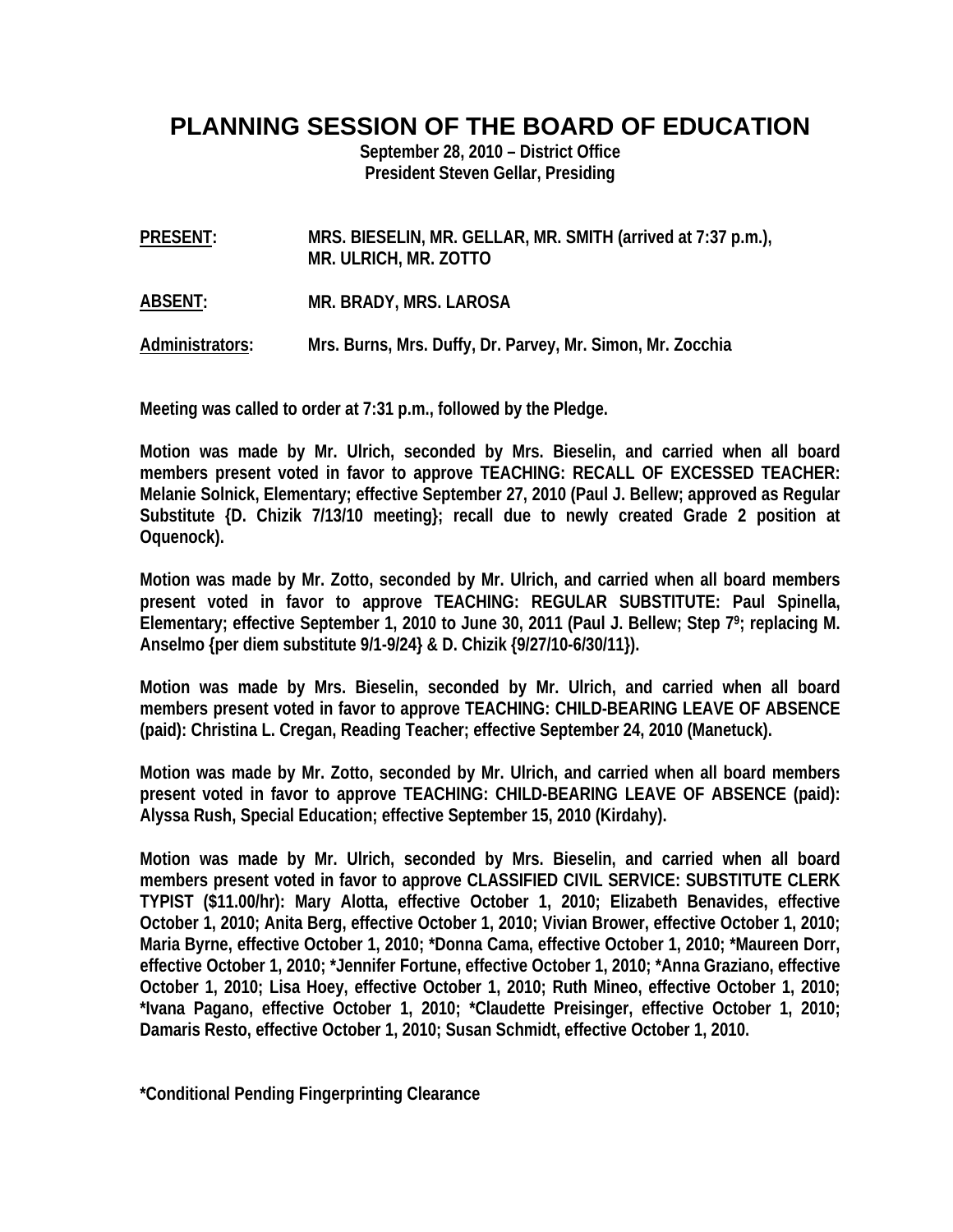**Page 2 Planning Session September 28, 2010** 

**Motion was made by Mr. Ulrich, seconded by Mrs. Bieselin, and carried when all board members present voted in favor to approve CLASSIFIED CIVIL SERVICE: SUBSTITUTE CUSTODIAN (\$9.75/HR): Juan Torres, effective September 29, 2010.** 

**Motion was made by Mr. Zotto, seconded by Mr. Ulrich, and carried when all board members present voted in favor to approve CLASSIFIED CIVIL SERVICE: SUBSTITUTE NURSE (\$100 per diem): \*Sharon Kerrigan, effective October 1, 2010; Jane Pietaro, effective October 1, 2010.** 

**Motion was made by Mr. Ulrich, seconded by Mrs. Bieselin, and carried when all board members present voted in favor to approve CLASSIFIED CIVIL SERVICE: SUBSTITUTE TEACHER AIDE (\$9.75/HR): Mary Alotta, effective October 1, 2010; Elizabeth Benavides, effective October 1, 2010; Anita Berg, effective October 1, 2010; \*Donna Cama, effective October 1, 2010; \*Maureen Dorr, effective October 1, 2010; \*Jennifer Fortune, effective October 1, 2010; \*Anna Graziano, effective October 1, 2010; \*Patricia Hassett, effective October 1, 2010; Lisa Hoey, effective October 1, 2010; Ruth Mineo, effective October 1, 2010; \*Theresa Ohrablo, effective October 1, 2010; \*Ivana Pagano, effective October 1, 2010; \*Claudette Preisinger, effective October 1, 2010; Damaris Resto, effective October 1, 2010.** 

**Motion was made by Mrs. Bieselin, seconded by Mr. Ulrich, and carried when all board members present voted in favor to approve OTHER: MENTOR PROGRAM 2010 – 2011 SCHOOL YEAR: Catherine Dolan-Stefanak, Coordinator (\$1,500 stipend). Mentor (\$1,000 stipend): Michelle Falco (Amanda Eichen, High School); Edward Kozloski (Dennis Pope, High School); Elena Iacobellis (Vanessa Salubro, Udall); Monica Sandford (Shaun Johnson, Oquenock); Richard Zeitler (Melissa Barone, Udall).** 

**Motion was made by Mr. Ulrich, seconded by Mr. Zotto, and carried when all board members present voted in favor to approve OTHER: CONCERT HALL MANAGER 2010-2011 SCHOOL YEAR: John Kennedy, Beach Street Middle School (\$775 stipend).** 

**Motion was made by Mr. Zotto, seconded by Mr. Ulrich, and carried when all board members present voted in favor to approve OTHER: PREFERRED SUBSTITUTE RESIGNATION: Natalee Rubcewich, Preferred Substitute; effective September 1, 2010 (High School).** 

**Motion was made by Mrs. Bieselin, seconded by Mr. Ulrich, and carried when all board members present voted in favor to approve OTHER: PREFERRED SUBSTITUTE: Ryan Heller, Preferred Substitute (ISS); effective September 20, 2010 (\$145.18 per day; High School; replacing G. I'Orio {resigned}).**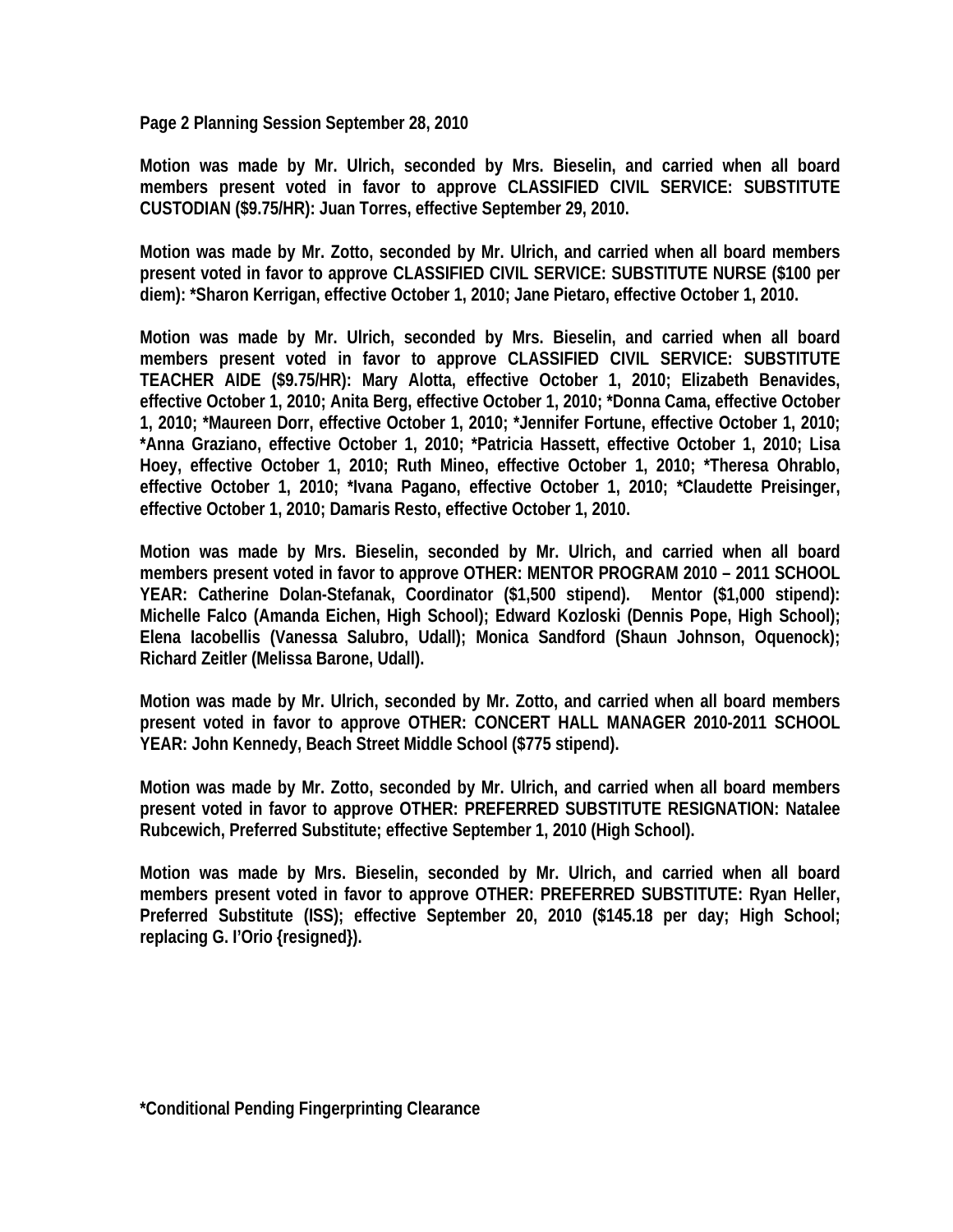**Page 3 Planning Session September 28, 2010** 

**Motion was made by Mr. Ulrich, seconded by Mr. Zotto, and carried when all board members present voted in favor to approve OTHER: INSTRUCTIONAL SWIM AND FAMILY SWIM PROGRAMS 2010-2011: Lifeguard - \$10 hourly: Devon B., Cassidy C., Bhrett G., Casey McG., Rachel M., Kendal P.h.** 

**Motion was made by Mr. Ulrich, seconded by Mrs. Bieselin, and carried when all board members present voted in favor to approve RESOLUTION: RESERVE FUNDS: WHEREAS, the budgeted revenue for the 2009/2010 General Fund budget includes an appropriation of Fund Balance in the amount of \$1,054,472, and the expenditures related to reserve funds are \$449,478.82, BE IT RESOLVED, that the Board of Education hereby authorizes the transfer of \$449,478.82 to Unreserved Fund Balance for the fiscal year ended June 30, 2010 as follows; from the Worker's Compensation Reserve \$312,895.51, from the Unemployment Insurance Reserve \$14,865.94, and from the Reserve for Employee Benefits and Accrued Liabilities \$121,717.37.** 

**Motion was made by Mr. Ulrich, seconded by Mr. Zotto, and carried when all board members present voted in favor to approve Security Consultant Agreement – Joseph Nicolosi.** 

**Motion was made by Mr. Ulrich, seconded by Mrs. Bieselin, and carried when all board members present voted in favor to adjourn to Executive Session at 7:38 p.m. for the purpose of discussing personnel, negotiations, and/or litigation.** 

**Meeting reconvened at 7:50 p.m. on motion by Mrs. Bieselin, seconded by Mr. Ulrich, and carried when all board members present voted in favor.** 

**Motion was made by Mr. Ulrich, seconded by Mrs. Bieselin, and carried when all board members present voted in favor to approve Memorandum of Agreement with West Islip Paraprofessional Chapter of West Islip Teachers' Association.** 

**Motion was made by Mr. Smith, seconded by Mr. Ulrich, and carried when all board members present voted in favor to approve OTHER: PREFERRED SUBSTITUTE: Julia Wey, Preferred Substitute; effective September 30, 2010 (\$145.18 per day; High School; replacing N. Rubcewich {resigned}).** 

**Motion was made by Mr. Ulrich, seconded by Mrs. Bieselin, and carried when all board members present voted in favor to adjourn to Executive Session at 7:53 p.m. for the purpose of discussing personnel, negotiations, and/or litigation.** 

**Meeting reconvened at 8:24 p.m. on motion by Mr. Smith, seconded by Mr. Ulrich, and carried when all board members present voted in favor.**